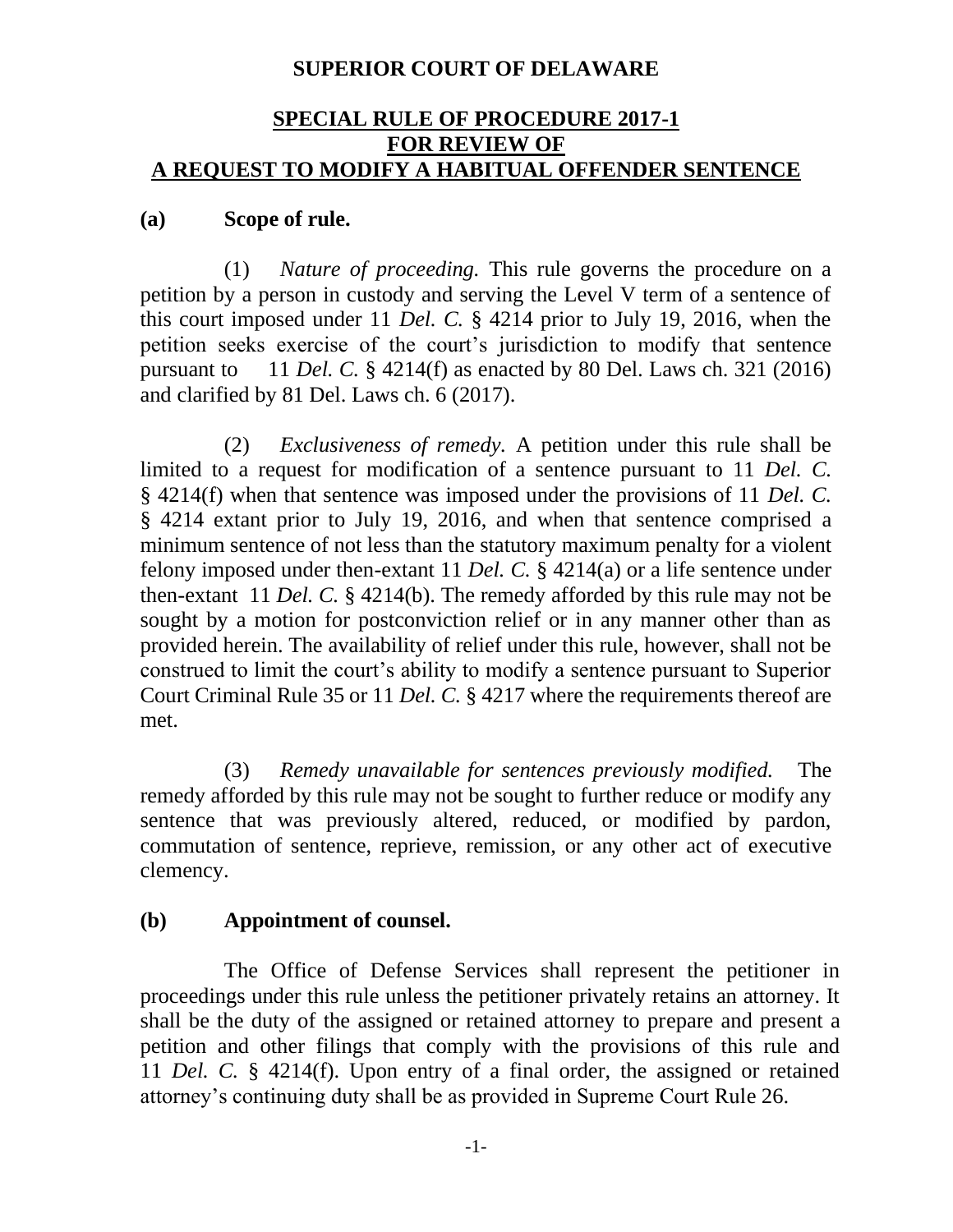## **(c) Initial Review and Certificate of Eligibility.**

(1) *Certificate of Eligibility required.* Unless a judge of this court issues a certificate of eligibility, a petition seeking exercise of the court's jurisdiction to modify a sentence pursuant to 11 *Del. C.* § 4214(f), as enacted by 80 Del. Laws ch. 321 (2016) and clarified by 81 Del. Laws ch. 6 (2017), shall not be filed with the court.

(2) *Request for certificate of eligibility to be filed by attorney of record.* A request for a certificate of eligibility to file a petition to modify a sentence pursuant to 11 *Del. C.* § 4214(f) may only be filed under these rules by the petitioner's attorney of record, who has been privately retained by the petitioner or assigned by the Office of Defense Services. The court will not consider a pro se request for a certificate of eligibility or any other pro se filing under this rule unless the petitioner has been granted permission to proceed pro se.

(3) *Content of request for certificate of eligibility.* The request for certificate of eligibility shall:

- (i) specify the date on which the petitioner will meet or has met the time-served eligibility requirements set forth in 11 *Del. C.* § 4214(f) and all grounds for the belief that the petitioner will meet or has met the time-served eligibility requirements on that date; and
- (ii) include as an attachment thereto any notification of timeserved eligibility from the Department of Correction provided for by 11 *Del. C.* § 4214(f) that has been received by the petitioner or the attorney; and
- (iii) be supported by specific averments that the attorney has conducted a diligent review of the petitioner's sentencing history and that there is a good faith basis to believe that:
	- a. the petitioner is serving a sentence imposed under the provisions of 11 *Del. C.* § 4214 extant prior to July 19, 2016, and that sentence consists of a minimum sentence of not less than the statutory maximum penalty for a violent felony imposed under previous 11 *Del. C.* § 4214(a) or a life sentence under previous 11 *Del. C.* § 4214(b); and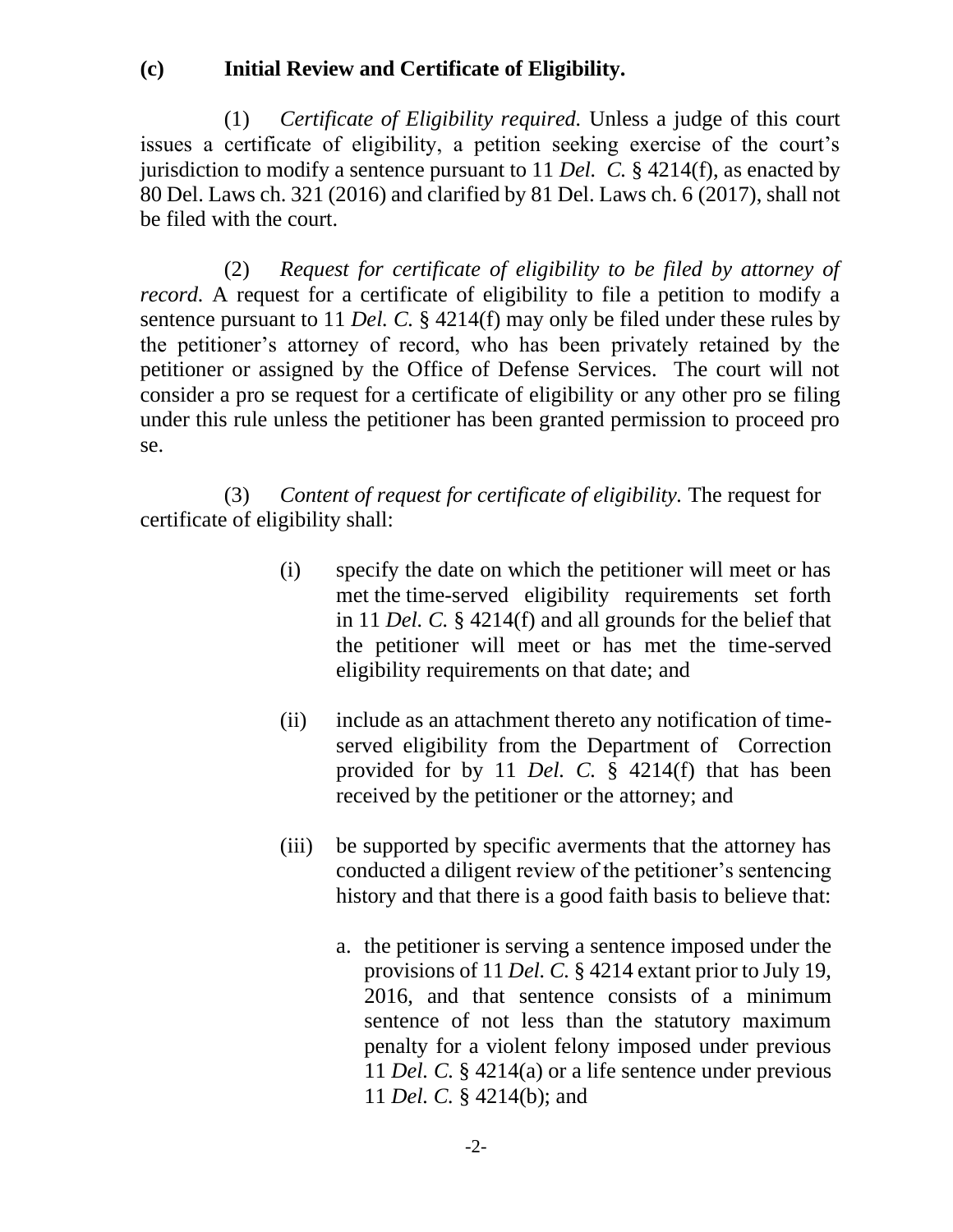- b. the petitioner meets the time-served eligibility requirements set forth in 11 *Del. C.* § 4214(f); and
- c. a petition may be heard because the felony establishing the petitioner as a habitual offender is one for which review is then-permitted as provided for in 11 *Del. C.* § 4214(f) and subdivision (d)(11) of this rule.

(4) *Place and time of filing request for certificate of eligibility*. A request for a certificate of eligibility shall be filed in the office of the prothonotary in the county in which the judgment of sentence was entered and shall be served upon the office of the Attorney General in the county of application. A request for a certificate of eligibility shall be filed no earlier than 120 days prior to the date on which the petitioner meets the time-served eligibility requirements set forth in 11 *Del. C.* § 4214(f).

(5) *Response to request for certificate of eligibility.* The Attorney General shall file a written response to the request for certificate of eligibility within 30 days of the filing of the request. The response to the request for a certificate of eligibility shall be supported by specific averments that the Attorney General has conducted a diligent review of the petitioner's sentencing history and that there is a good faith basis to believe that:

- (i) the petitioner either is or is not serving a sentence imposed under the provisions of 11 *Del. C.* § 4214 extant prior to July 19, 2016, that consists of a minimum sentence of not less than the statutory maximum penalty for a violent felony imposed under previous 11 *Del. C.*  § 4214(a) or a life sentence under previous 11 *Del. C.* § 4214(b); and
- (ii) the petitioner either does meet or does not meet the timeserved eligibility requirements set forth in 11 *Del. C.*  $§$  4214(f); and
- (iii) a petition may or may not be heard because the felony establishing the petitioner as a habitual offender is one for which review is then-permitted as provided for in 11 *Del. C.* § 4214(f) and subdivision (d)(11) of this rule.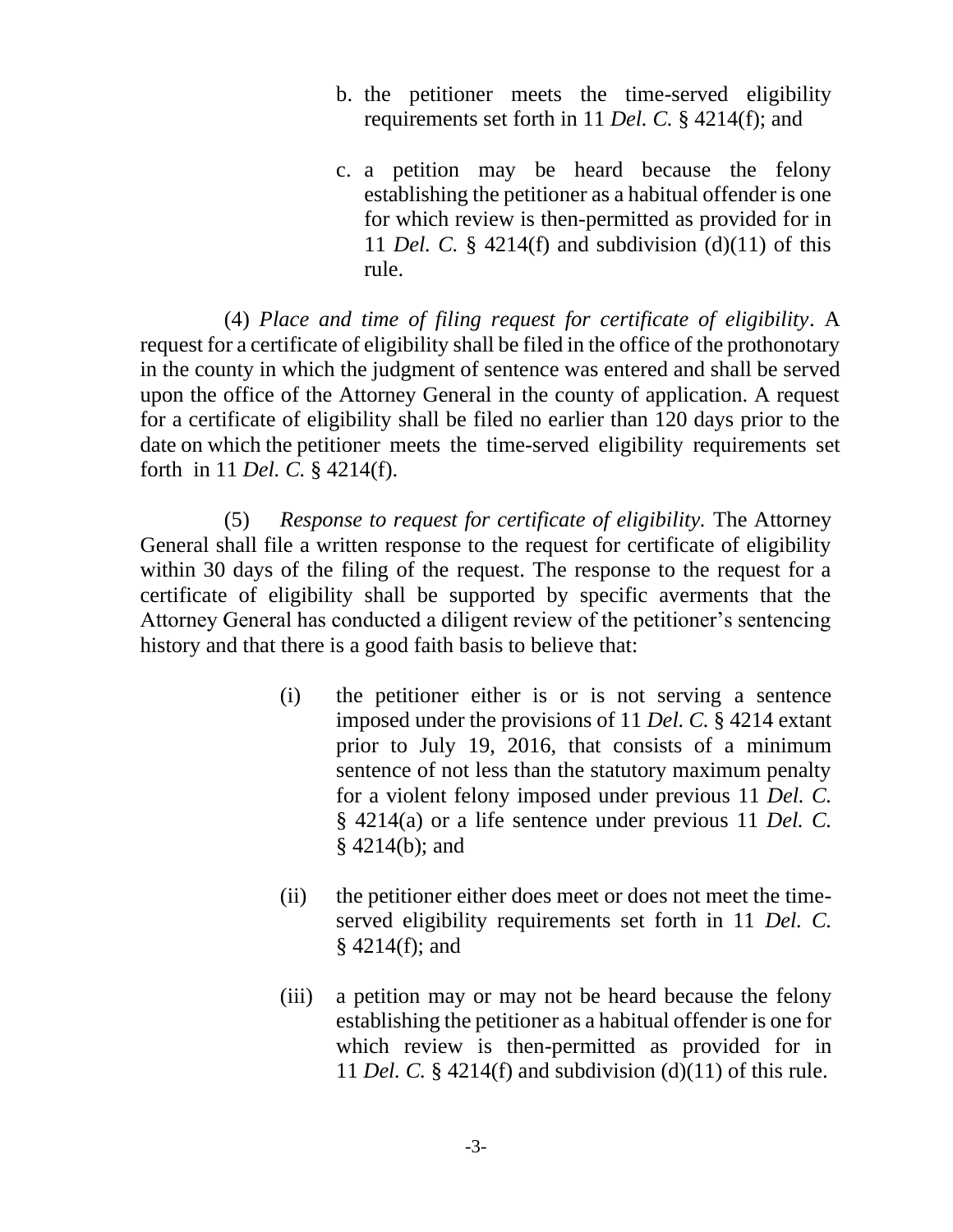(6) *Disposition of request for certificate of eligibility.* A request for a certificate of eligibility may be considered without presentation, hearing, or argument unless otherwise ordered by the court. The court shall set forth on the record the reasons for granting or denying the request for a certificate of eligibility.

(7) *Provision of materials to petitioner upon the grant of a certificate of eligibility.* If, but only if, the court grants a certificate of eligibility to file a petition to modify a sentence pursuant to 11 *Del. C.* § 4214(f), the Department of Correction and the Department of Justice shall, consistent with a memorandum of understanding entered for the express purpose of facilitating the lawful and efficient transfer of materials and information required for consideration of a petition under 11 *Del. C.* § 4214(f) and this rule, provide to the petitioner's attorney of record, who has been privately retained by the petitioner or assigned by the Office of Defense Services, access to such materials and information.

# **(d) Petition for modification of sentence imposed under provisions of 11** *Del. C.* **§ 4214 extant prior to July 19, 2016.**

(1) *Form of petition.* An application under this rule shall be made by a petition for sentence modification.

(2) *Filing of petition.* Consistent with the provisions of 11 *Del. C.* § 4214(f), no petition shall be filed under these rules except by the petitioner's attorney of record, who has been privately retained by the petitioner or assigned by the Office of Defense Services. The court will not consider a pro se petition or any other pro se filing under this rule unless the petitioner has been granted permission to proceed pro se.

- (3) *Content of petition.* The petition shall:
	- (i) specify all grounds for sentence modification that are available to the petitioner under 11 *Del. C.* § 4214(f);
	- (ii) set forth in summary form the facts supporting each of the grounds thus specified;
	- (iii) set forth a complete accounting of the petitioner's prior criminal history, including all arrests and convictions;
	- (iv) set forth a complete history of the petitioner's conduct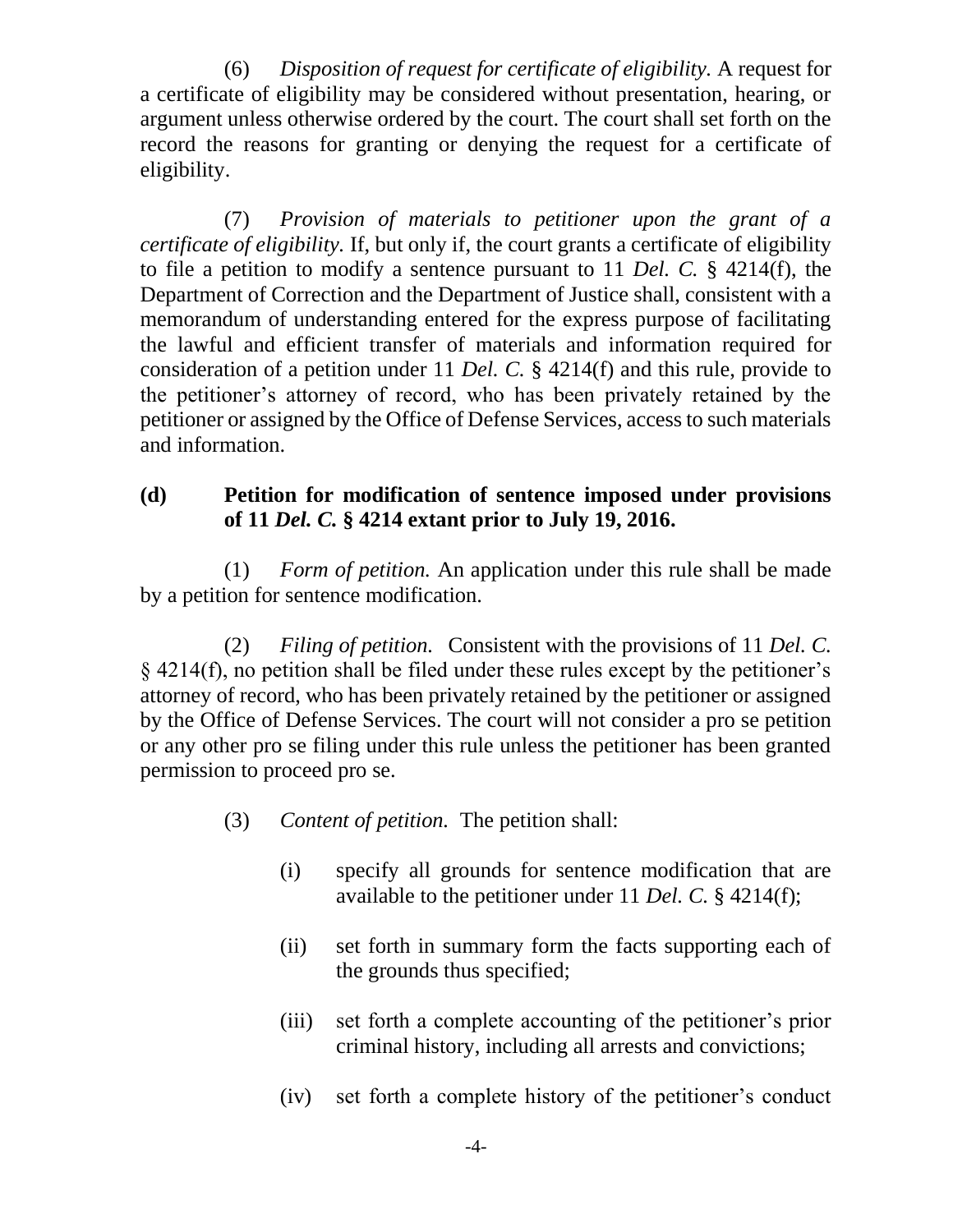while incarcerated as derived from the materials and information provided by the Department of Correction under subdivision (c)(7) of this rule;

- (v) provide all available evidence as to the likelihood that the petitioner will not reoffend if released;
- (vi) provide the results of a formal risk assessment conducted by the Department of Correction no more than three years prior to the filing of the petition; and
- (vii) provide any other facts or circumstances that should be considered by the court when determining whether sentence modification is appropriate.

(4) *Multiple judgments of sentence.* If judgments of sentence under the prior provisions of 11 *Del. C.* § 4214 were entered on more than one offense at the same time because of joinder of offenses in one indictment, in one plea of guilt, or in one trial, the petitioner may seek modification of each such judgment of sentence in the petition. If other judgments of sentence were entered on one or more offenses at the same time and in the same sentencing order as a judgment of sentence under the prior provisions of 11 *Del. C.* § 4214 because of joinder of offenses in one indictment, in one plea of guilt, or in one trial, the Court may, notwithstanding any contrary provision of Superior Court Criminal Rule 35 or 11 *Del. C.* § 4217, consider modification of each such judgment of sentence to which 11 *Del. C.* § 4214 was not applied. Judgments entered at different times shall not be challenged in one petition but only by separate petitions.

(5) *Time of filing.* No petition shall be filed prior to January 1, 2017. A petition may not be filed until a judge of this court issues a certificate of eligibility under subdivision (c) of this rule. The court will consider a repetitive petition under this rule only in extraordinary circumstances.

(6) *Place of filing.* A petition shall be filed in the office of the prothonotary in the county in which the judgment of sentence was entered and shall be served upon the office of the Attorney General in the county of application.

(7) *Response to the petition.* The Attorney General shall file a written response to the petition at a time specified by the court. That written response shall: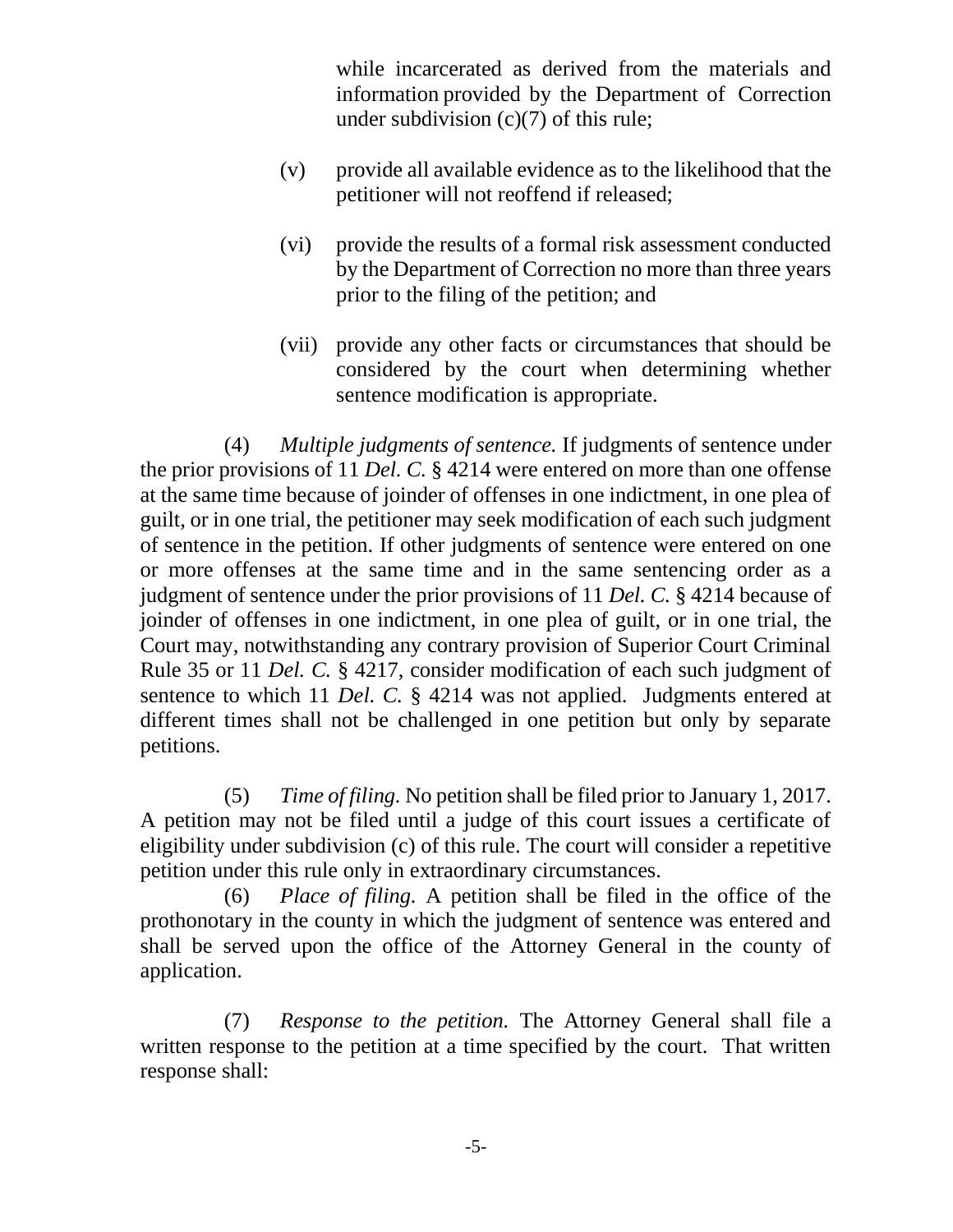- (i) specify all grounds for the Attorney General's support of or opposition to the petition;
- (ii) set forth in summary form the facts supporting or basis for objecting to each of the grounds thus specified;
- (iii) verify, and supplement when necessary, the petitioner's prior criminal history, including all arrests and convictions;
- (iv) verify the history of the petitioner's conduct while incarcerated;
- (v) provide all available evidence as to the likelihood that the petitioner will reoffend if released;
- (vi) provide the Attorney General's position regarding the results of the formal risk assessment conducted and filed with the petition; and
- (vii) be supported by specific averments that the Attorney General has conducted a diligent review of the matter and that, if the petition involves a crime against a person or property the Attorney General has consulted with the victim as provided for in 11 *Del. C.* § 4214(f).

The court shall not act upon the petition without first providing the Attorney General with an opportunity to be heard on the matter. A petition for modification of sentence under this rule may be considered without presentation, hearing, or argument unless otherwise ordered by the court. In no case, however, shall the petition be considered in a manner inconsistent with the provisions of 11 *Del. C.* § 4214(f) and this rule. In any case in which presentation, hearing or argument is had on the petition, a victim shall be given an opportunity to provide a victim impact statement in a manner consistent with the provisions of 11 *Del. C.* §§ 4331(d), (e), and (f).

(8) *Summary dismissal.* If it plainly appears from the petition and the record of prior proceedings in the case that the petitioner is not entitled to relief or that the requirements of this rule have not been met, the court may enter an order for the petition's summary dismissal and cause the petitioner's attorney and the petitioner to be notified.